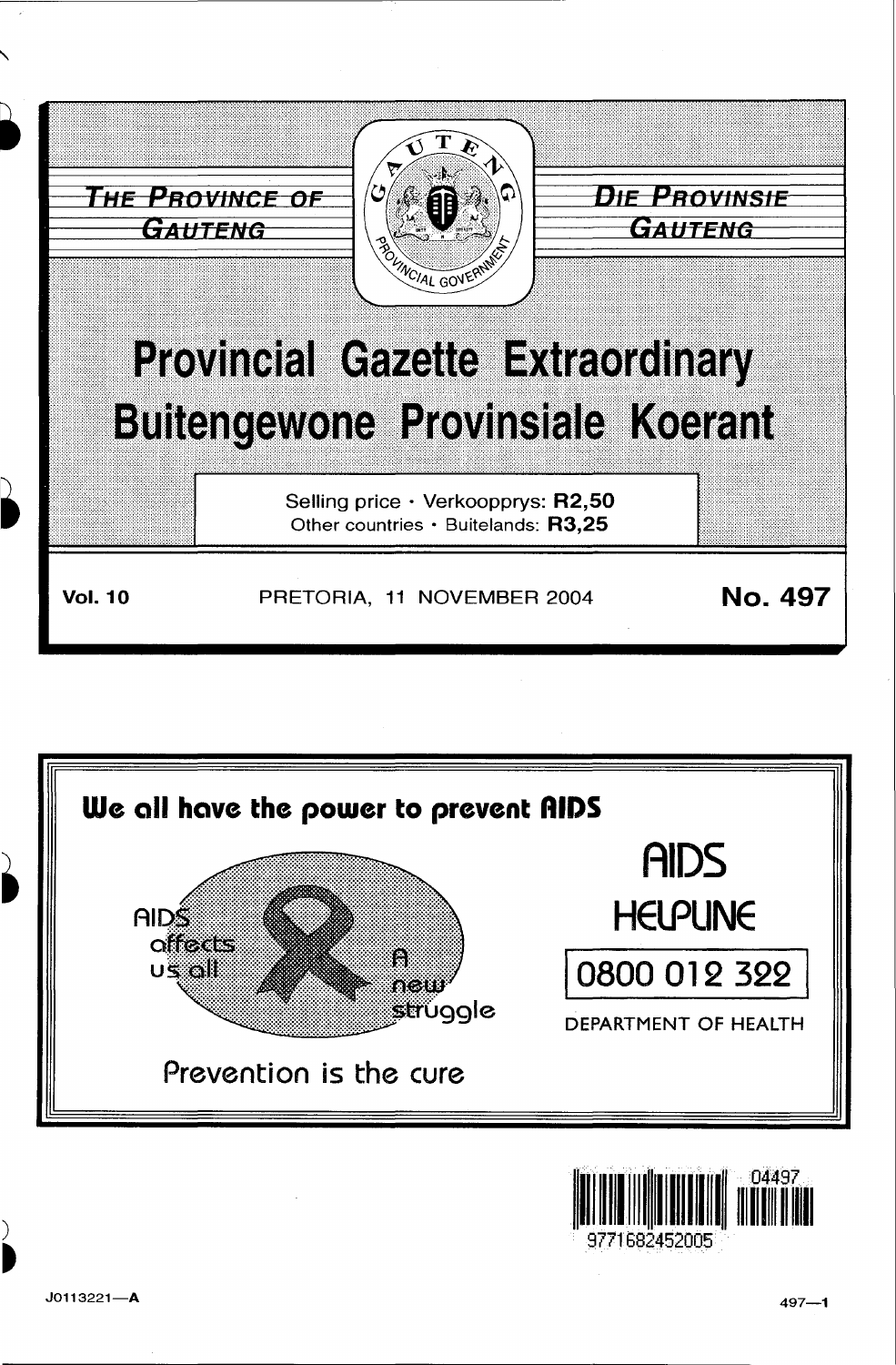No.

# **CONTENTS • INHOUD**

#### Page Gazette<br>No. No.  $N\sigma$ .

# **LOCAL AUTHORITY NOTICES**

| 2453 | Town-planning and Townships Ordinance (15/1986): City of Johannesburg Metropolitan Municipality: Declaration as |     |
|------|-----------------------------------------------------------------------------------------------------------------|-----|
|      |                                                                                                                 | 497 |
|      |                                                                                                                 | 497 |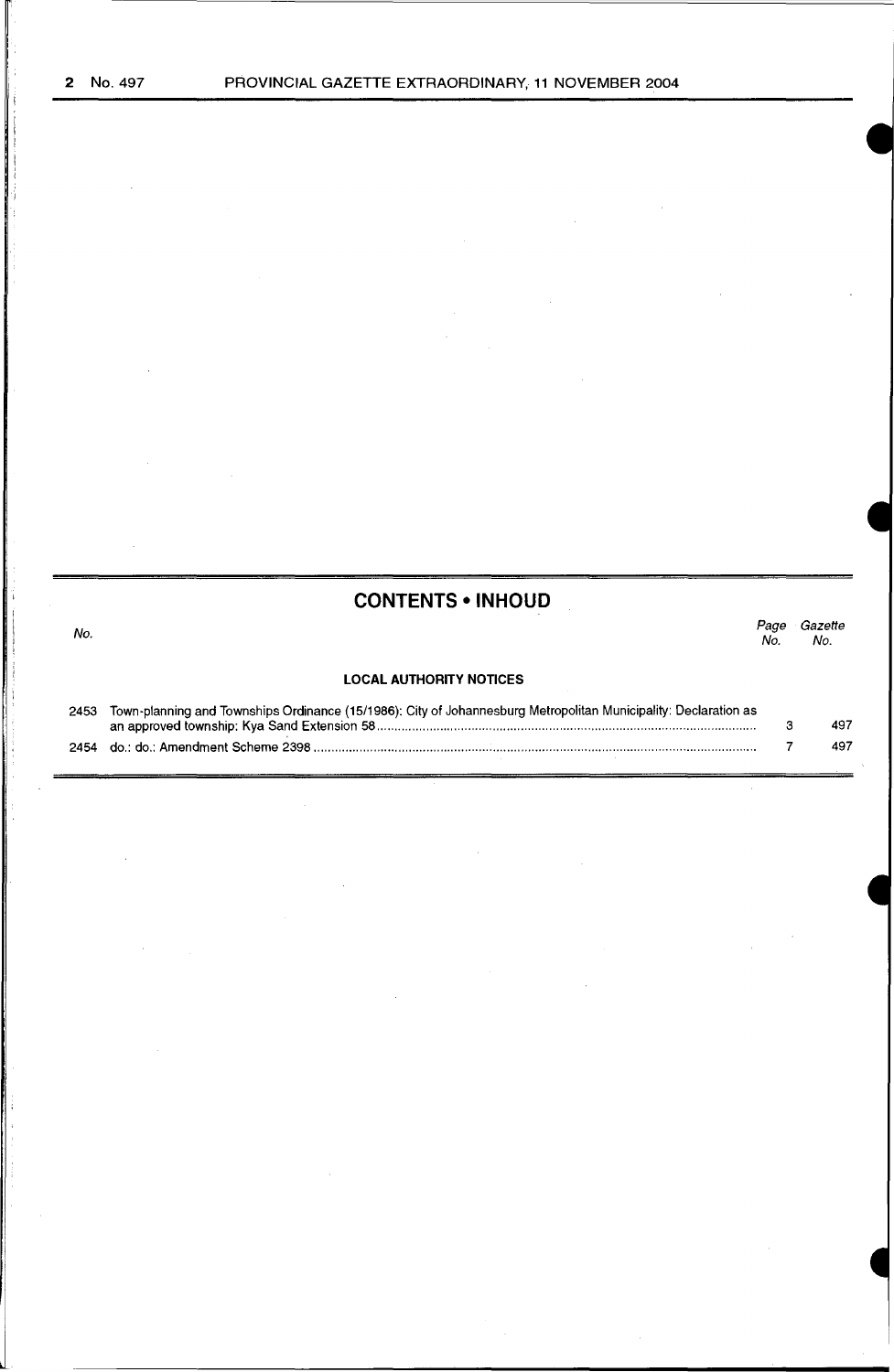# **LOCAL AUTHORITY NOTICES**

# **LOCAL AUTHORITY NOTICE 2453**

## DECLARATION AS AN APPROVED TOWNSHIP

In terms of section 103 of the Town Planning and Townships Ordinance, 1986 (Ordinance 15 of 1986), the City of Johannesburg Metropolitan Municipality declares **Kya Sand Extension 58** to be an approved township subject to the conditions set out in the Schedule hereto.

## **SCHEDULE**

STATEMENT OF THE CONDITIONS UNDER WHICH THE APPLICATION MADE BY KYA BUSINESS PARK (PTY) LTD (HEREINAFTER REFERRED TO AS THE APPLICANT/ TOWNSHIP OWNER) UNDER THE PROVISIONS OF CHAPTER Ill OF THE TOWN PLANNING AND TOWNSHIPS ORDINANCE, 1986 (ORDINANCE 15 OF 1986), FOR PERMISSION TO ESTABLISH A TOWNSHIP ON PORTION 113 OF THE FARM HOUTKOPPEN 19310 HAS BEEN GRANTED

## **1. CONDITIONS OF ESTABLISHMENT**

## **(1) Name**

The name of the township shall be Kya Sand Extension 58.

# **(2) Design**

The township shall consist of erven and the street as indicated on General Plan S.G No 13543/1996.

## (3) **Stormwater drainage and street construction**

(a) The township owner shall on request by the local authority submit to such authority for its approval a detailed scheme complete with plans, sections and specifications, prepared by a civil engineer approved by the local authority, for the collection and disposal of stormwater throughout the township by means of properly constructed works and for the construction, tarmacadamising, kerbing and channelling of the streets therein together with the provision of such retaining walls as may be considered necessary by the local authority.

(b) The scheme referred to in (a), shall indicate the route and gradient by which each erf gains access to the street on which it abuts.

(c) The township owner shall, when required by the local authority to do so, carry out the approved scheme at his own costs on behalf and to the satisfaction of the local authority under the supervision of a civil engineer approved by the local authority.

(d) The township owner shall be responsible for the maintenance of the streets to the satisfaction of the local authority until the streets have been constructed as set out in sub-clause (c).

(e) Should the township owner fail to comply with the provisions of sub-clauses (a), (b), (c) or (d) hereof, the local authority shall be entitled to do the work at the cost of the township owner.

# **(4) Water and Sewerage**

The township owner shall appoint an approved professional engineer who shall be responsible for the design and construction of the water supply and sewerage reticulation systems in accordance with the following documents:

- (a) The Town Planning and Townships Ordinance, 1986 (Ordinance 15 of 1986).
- (b) "Guidelines for the Provision of Engineering Services in Residential Townships
- (Department of Community Development, 1983)", as revised from time to time.
- (c) Former Randburg Council Resolution No A10023 dated 30 April1986.

# **(5) Electricity**

Where private contractors do the electrical installation, the developer shall appoint a professional engineer who shall be responsible for the design and construction of the electricity distribution and reticulation system once the power connection exceeds 800 kVA or where a medium voltage installation forms part of the reticulation system. The electrical installation shall be done in accordance with the following: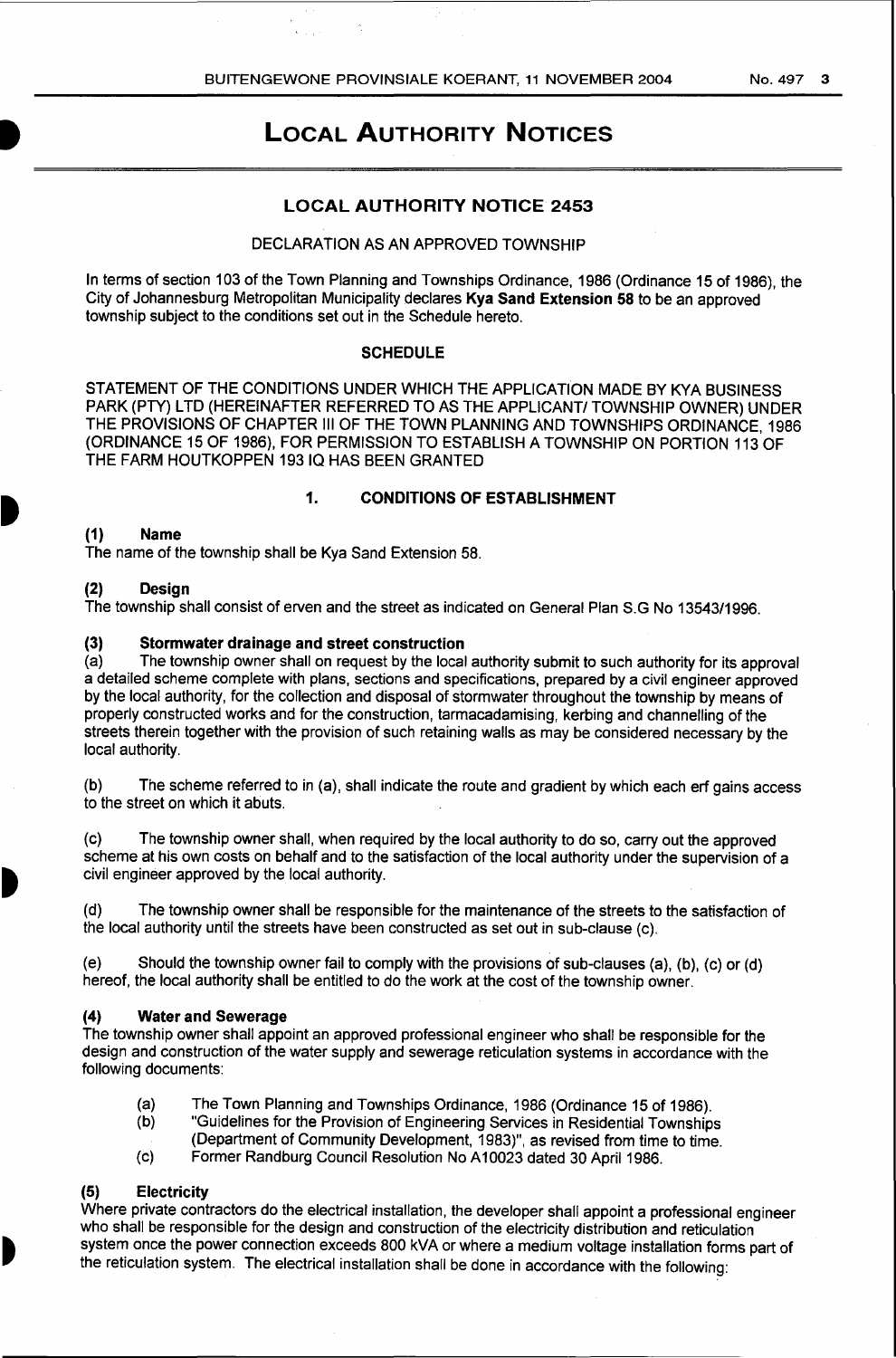- (a) The Town Planning and Townships Ordinance, 1986(0rdinance 15 of 1986).
- (b) SABS 0142 as revised from time to time.
- (c) "Guidelines for the Provision of Engineering Services in Residential Townships (Department of Community Development, 1983)", as revised from time to time.

#### **(6) Access**

No access to or egress from the township via Hans Strijdom Drive and/or River Road shall be permitted along the lines of no access. as indicated on the layout plan of the township.

## **(7) Acceptance and disposal of stormwater**

The township owner shall arrange for the drainage of the township to fit in with that of Hans Strijdom Drive and River Road and for all stormwater running off or being diverted from the roads to be received and disposed of.

# **(8) Disposal of existing Conditions of Title**

All erven shall be made subject to existing conditions and servitudes, if any, but excluding the following conditions which do not affect the township:

Conditions A(a), (b), (c) and (d) in Certificate of Registered Title T10326711997.

## **(9) Demolition of buildings and structures**

The township owner shall at his own costs cause all existing buildings and structures situated within the building line reserves, side spaces or over common boundaries to be demolished to the satisfaction of the local authority when required by the local authority to do so.

# **(10) Provision and installation of services**

The township owner shall make the necessary arrangements with the local authority for the provision and installation of water, electricity and sanitation as well as the construction of roads and stormwater drainage in the township, to the satisfaction of the local authority.

#### **(11) Obligations with regard to services and restriction regarding the alienation of erven**

The township owner shall within such period as the local authority may determine, fulfil his obligations in respect of the provision of water, electricity and sanitary services as well as the construction of roads and stormwater drainage and the installation of systems therefor as previously agreed upon between the township owner and the local authority. Erven may not be alienated or be transferred into the name of a purchaser prior to the local authority certifying that sufficient guarantees/cash contributions in respect of the supply of services by the township owner have been submitted or paid to the said local authority.

## **2. CONDITIONS OF TITLE**

The erven mentioned hereunder shall be subject to the conditions as indicated imposed by the local authority in terms of the provisions of the Town Planning and Townships Ordinance, 1986.

## **(1) All erven**

 $\mathbb{I}$  ,

"j

(a) Each erf is subject to a servitude, 2m wide, in favour of the local authority, for sewerage and other municipal purposes, along any two boundaries other than a street boundary and in the case of a panhandle erf, an additional servitude for municipal purposes 2 m wide across the access portion of the erf, if and when required by the local authority: Provided that the local authority may dispense with any such servitude.

(b) No building or other structure shall be erected within the aforesaid servitude area and no largerooted trees shall be planted within the area of such servitude or within 2 m thereof.

(c) The local authority shall be entitled to deposit temporarily on the land adjoining the aforesaid servitude such material as may be excavated by it during the process of the construction, maintenance or removal of such sewerage mains and other works as it, in its discretion may deem necessary and shall further be entitled to reasonable access to the said land for the aforesaid purpose subject to any damage done during the process of the construction, maintenance or removal of such sewerage mains and other works being made good by the local authority.

#### **(2) Erf 459**

The erf is subject to an electrical servitude in favour of the local authority as indicated on the General Plan.

#### **P. Moloi, City Manager**

(Notice No.988/2004) October 2004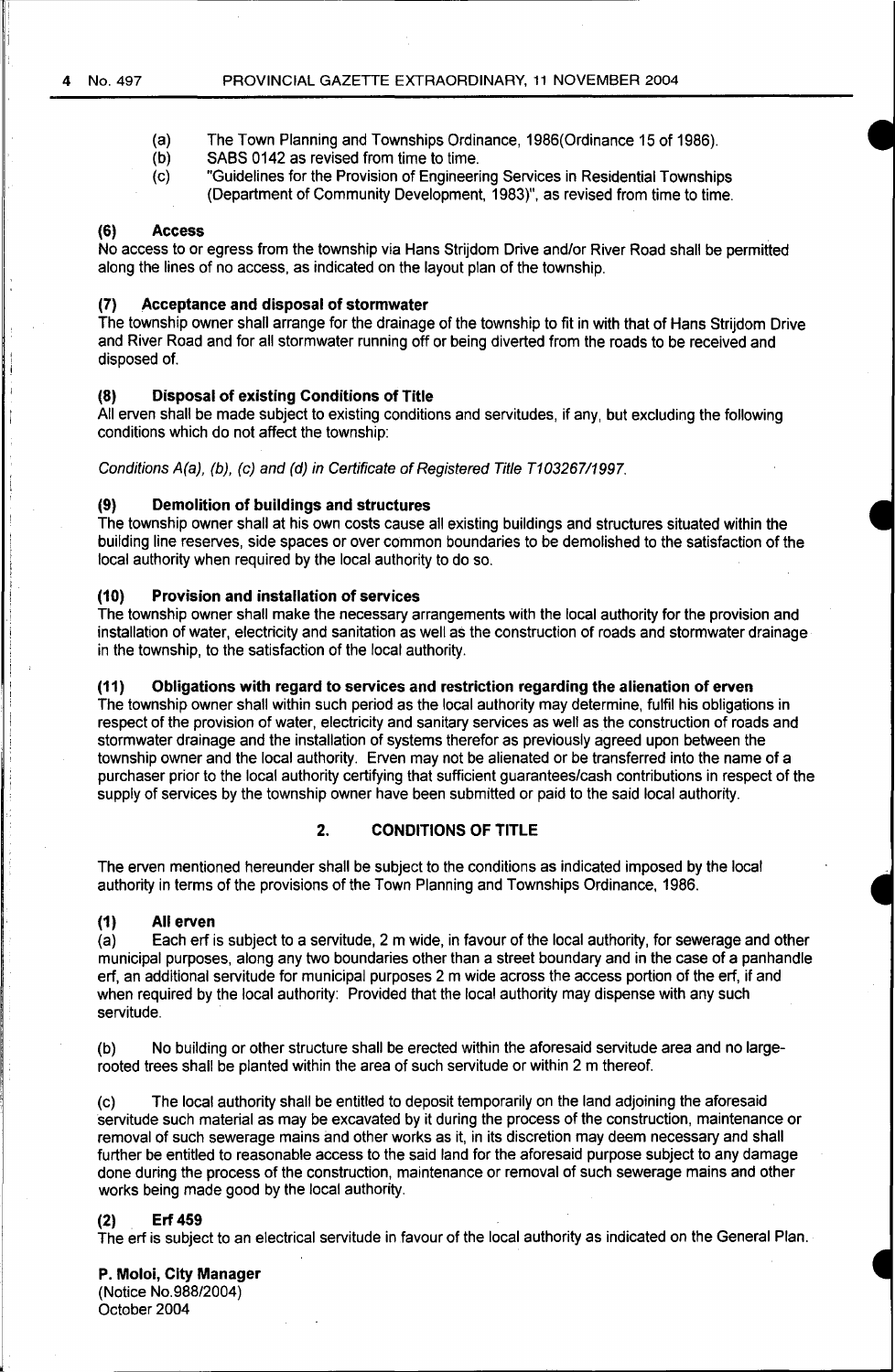# **PLAASLIKE BESTUURSKENNISGEWING 2453**

## VERKLARING TOT 'N GOEDGEKEURDE DORP

lngevolge artikel 103 van die Ordonnansie op Dorpsbeplanning en Dorpe, 1986 (Ordonnansie 15 van 1986), verklaar die Stad van Johannesburg Metropolitaanse Munisipaliteit hiermee die dorp **Kya Sand Uitbreiding 58** tot 'n goedgekeurde dorp onderworpe aan die voorwaardes uiteengesit in die bygaande Bylae.

#### **BYLAE**

VERKLARING VAN VOORWAARDES WAAROP DIE AANSOEK GEDOEN DEUR KYA BUSINESS PARK (EDMS) BPK (HIERNA DIE AANSOEKDOENER/ DORPSEIENAAR GENOEM) INGEVOLGE DIE BEPALINGS VAN HOOFSTUK Ill VAN DIE ORDONNANSIE OP DORPSBEPLANNING EN DORPE, 1986 (ORDONNANSIE 15 VAN 1986), OM TOESTEMMING OM 'N DORP TE STIG OP GEDEELTE 113 VAN DIE PLAAS HOUTKOPPEN 19310 TOEGESTAAN IS

# **1. STIGTINGSVOORWAARDES**

#### **(1) Naam**

I

Die naam van die dorp is Kya Sand Uitbreiding 58.

#### **(2) Ontwerp**

Die dorp bestaan uit erwe en die straat soos aangedui op Algemene Plan LG Nr 13543/1996.

#### (3) **Stormwaterdreinering en straatbou**

(a) Die dorpseienaar moet op versoek van die plaaslike bestuur aan sodanige bestuur 'n gedetailleerde skema, volledig met planne, deursnee en spesifikasies, opgestel deur 'n siviele ingenieur wat deur die plaaslike bestuur goedgekeur is, vir die opgaar en afvoer van stormwater deur die hele dorp deur middel van behoorlike aangelegde werke en vir die aanle, teermacadamisering, beranding en kanalisering van die strate daarin, tesame met die verskaffing van sodanige keermure as wat die plaaslike bestuur nodig ag, vir goedkeuring voorle.

(b) Die skema vermeld in (a) hierbo, moet die roete en helling aandui deur middel waarvan elke erf toegang tot die aangrensende straat verkry.

(c) Die dorpseienaar moet, wanneer die plaaslike bestuur dit vereis, die goedgekeurde skema op eie koste namens en tot bevrediging van die plaaslike bestuur, onder toesig van 'n siviele ingenieur deur die plaaslike bestuur goedgekeur, uitvoer.

(d) Die dorpseienaar is verantwoordelik vir die instandhouding van die strate tot bevrediging van die plaaslike bestuur totdat die strate ooreenkomstig sub-klousule (c) gebou is.

(e) lndien die dorpseienaar versuim om aan die bepalings van sub-klousules (a), (b), (c) of (d) te voldoen, is die plaaslike bestuur geregtig om die werk op koste van die dorpseienaar te doen.

## **(4) Water en Riolering**

Die dorpseienaar moet 'n goedgekeurde professionele ingenieur aanstel wie verantwoordelik sal wees vir die antwerp en konstruksie van die watervoorsiening en rioleringstelsels in ooreenstemming met die volgende dokumente:

- (a) Die Ordonnansie op Dorpsbeplanning en Dorpe, 1986 (Ordonnansie 15 van 1986).
- (b) "Riglyne vir die Voorsiening van lngenieursdienste in Re5idensiele Dorpsgebiede
- (Departement van Gemeenskapsontwikkeling, 1983)", 5005 van tyd tot tyd gewysig.
- (c) Voormalige Randburg Raadsbesluit Nr A10023 gedateer 30 April1986.

#### **(5) Elektrisiteit**

Waar privaat kontrakteurs die elektrisiteits-installasie doen, moet die ontwikkelaar 'n professionele ingenieur aanstel wat verantwoordelik sal wees vir die antwerp en konstruksie van die elektrisiteitsverspreiding- en retikulasiestelsel sodra die kragaansluiting 800 kVA oorskry ofwaar 'n medium spanning installasie deel vorm van die retikulasiestelsel. Die elektriese installasie moet in ooreenstemming met die volgende gedoen word: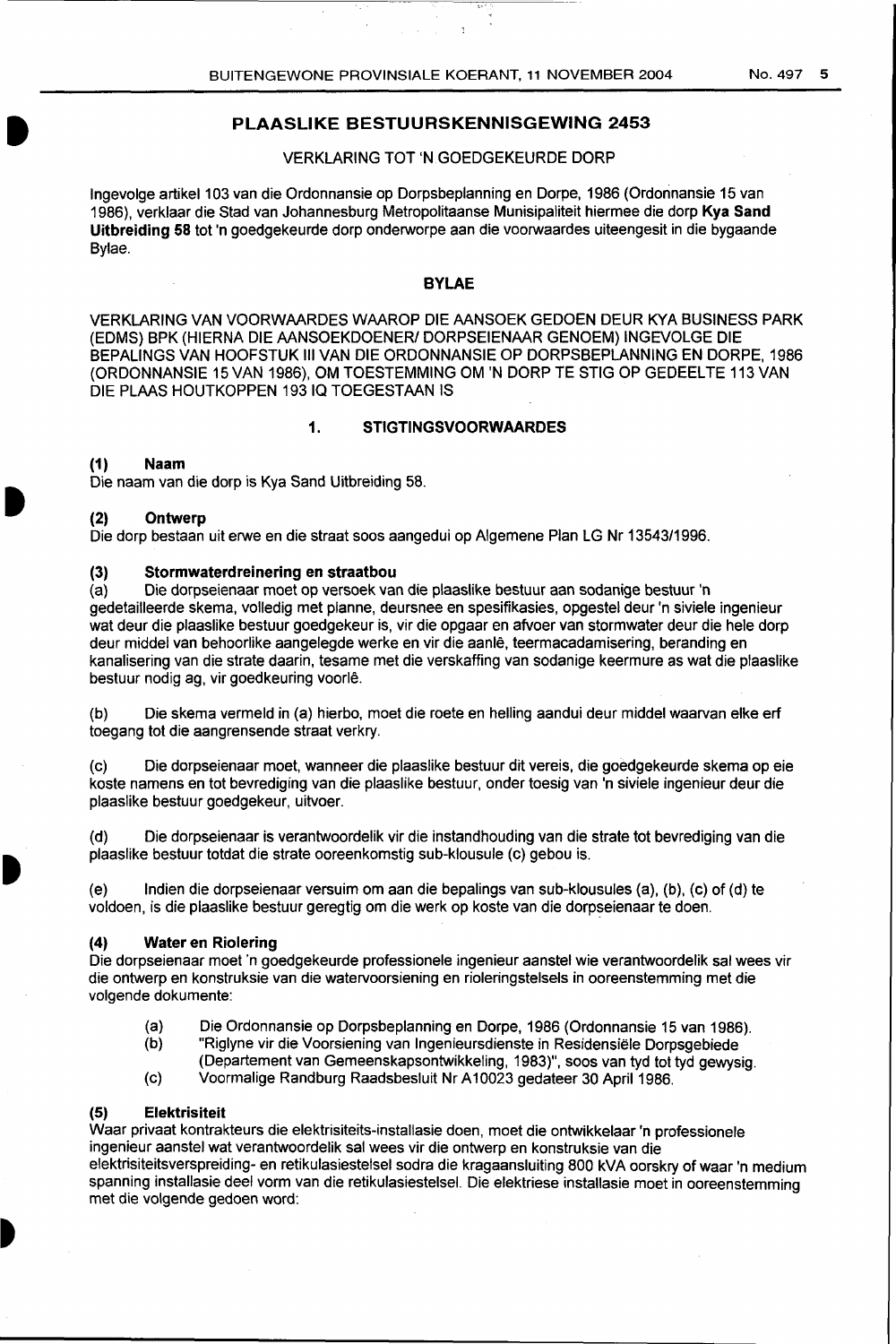- (a) Die Ordonnansie op Dorpsbeplanning en Dorpe, 1986 (Ordonnansie 15 van 1986).
- (b) SABS Kode 0142 soos van tyd tot tyd gewysig.<br>(c) Figlyne vir die Voorsiening van Ingenieurs- die
- "Riglyne vir die Voorsiening van Ingenieurs- dienste in Residensiële Dorpsgebiede (Departement van Gemeenskapsontwikkeling, 1983)" soos van tyd tot gewysig.

#### **(6) Toegang**

Geen toegang tot of uitgang vanuit die dorp via Hans Strijdom Rylaan en/of Riverweg sal toegelaat word tangs die lyne van geen toegang, soos aangedui op die uitlegplan van die dorp.

#### **(7) Ontvangs en versorging van stormwater**

Die dorpseienaar moet die stormwaterdreinering van die dorp so reël dat dit inpas by die van Hans Strijdom Rylaan en Riverweg en aile stormwater wat van die paaie afloop of afgelei word, moet ontvang en versorg word.

## **(8) Beskikking oor bestaande Titelvoorwaardes**

Aile erwe moet onderworpe gemaak word aan bestaande voorwaardes en serwitute, indien enige, maar uitgesluit die volgende voorwaardes wat nie die dorp raak nie:

Voorwaardes A(a), (b), (c) en (d) in Sertifikaat van Geregistreerde Titel T10326711997.

#### **(9) Sloping van geboue en strukture**

Die dorpseienaar moet op eie koste aile bestaande geboue en strukture wat binne boulynreserwes, kantruimtes of oor gemeenskaplike grense geleë is, laat sloop tot bevrediging van die plaaslike bestuur wanneer die plaaslike bestuur dit vereis.

#### **(10) Voorsiening en installering van dienste**

Die dorpseienaar moet die nodige reëlings met die plaaslike bestuur tref vir die voorsiening en installering van water, elektrisiteit en sanitêre dienste asook die konstruksie van strate en stormwaterdreinering in die dorp, tot tevredenheid van die plaaslike bestuur.

#### **(11) Verpligtinge ten opsigte van dienste en beperking betreffende die vervreemding van erwe**

Die dorpseienaar moet binne sodanige tydperk as wat die plaaslike bestuur mag bepaal, sy verpligtinge met betrekking tot die voorsiening van water, elektrisiteit en sanitere dienste asook die konstruksie van paaie en stormwaterdreinering en die installering van die stelsels daarvoor, soos vooraf ooreengekom tussen die dorpseienaar en die plaaslike bestuur, nakom. Erwe mag nie vervreem of oorgedra word in die naam van 'n koper alvorens die plaaslike bestuur bevestig het dat voldoende waarborge/kontantbydraes ten opsigte van die voorsiening van dienste deur die dorpseienaar aan die plaaslike bestuur gelewer of betaal is.

# **2. TITELVOORWAARDES**

Die erwe hieronder genoem is onderworpe aan die voorwaardes soos aangedui deur die plaaslike bestuur ingevolge die bepalings van die Ordonnansie op Dorpsbeplanning en Dorpe, 1986.

# **(1) Aile erwe**

(a) Elke erf is onderworpe aan 'n serwituut 2m breed, ten gunste van die plaaslike bestuur, vir riolerings-en ander munisipale doeleindes, langs enige twee grense, uitgesonderd 'n straatgrens en, in die geval van 'n pypsteelerf, 'n addisionele serwituut vir munisipale doeleindes 2 m breed oor die toegangsgedeelte van die erf, indien en wanneer verlang deur die plaaslike bestuur: Met dien verstande dat die plaaslike bestuur van enige sodanige serwituut mag afsien.

(b) Geen gebou of ander struktuur mag binne die voornoemde serwituutgebied opgerig word nie en geen grootwortelbome mag binne die gebied van sodanige serwituut of binne 2 m daarvan, geplant word nie.

(c) Die plaaslike bestuur is geregtig om enige materiaal wat deur hom uitgegrawe word tydens die aanleg, onderhoud of verwydering van sodanige rioolhoofpypleidings, en ander werke wat hy volgens goeddunke noodsaaklik ag, tydelik te plaas op die grand wat aan die voornoemde serwituut grens en voorts sal die plaaslike bestuur geregtig wees tot redelike toegang tot genoemde grand vir die voornoemde doel, onderworpe daaraan dat die plaaslike bestuur enige skade vergoed wat gedurende die aanleg, onderhoud of verwydering van sodanige rioolhoofpypleiding en ander werke veroorsaak word.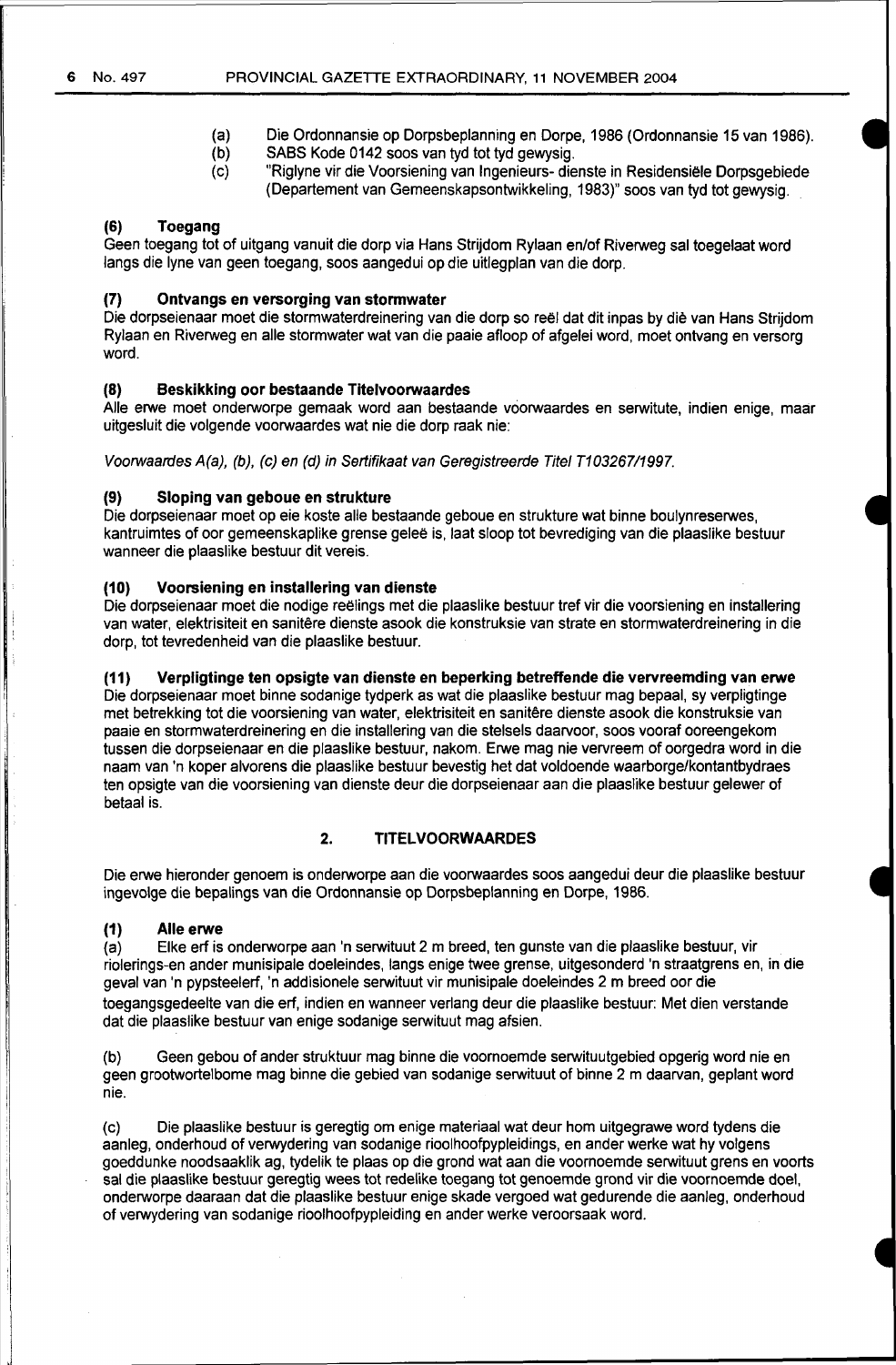#### **(2) Erf 459**

I

Die erf is onderworpe aan 'n elektriese serwituut ten gunste van die plaaslike bestuur soos aangedui op die Algemene Plan.

# **P. Moloi, Stadsbestuurder**

(Kennisgewing 988/2004) Oktober 2004.

# **LOCAL AUTHORITY NOTICE 2454**

#### **AMENDMENT SCHEME 2398**

The City of Johannesburg Metropolitan Municipality herewith in terms of the provisions of section 125(1)(a) of the Town Planning and Townships Ordinance No 15 of 1986, declares that he has approved an amendment scheme being an amendment of the Randburg Town Planning Scheme, 1976, comprising the same land as included in the township of **Kya Sand Extension 58.** Map 3 and the scheme clauses of the amendment scheme are filed with the Executive Director: Development Planning, Transportation and Environment: City of Johannesburg and are open for inspection at all reasonable times.

This amendment is known as Amendment Scheme 2398.

**P. Moloi, City Manager**  (Notice No. 989/2004) October 2004

# **PLAASLIKE BESTUURSKENNISGEWING 2454**

**WYSIGINGSKEMA 2398** 

Die Stad van Johannesburg Metropolitaanse Munisipaliteit verklaar hiermee ingevolge die bepalings van artikel 125(1)(a) van die Ordonnansie op Dorpsbeplanning en Dorpe Nr 15 van 1986, dat hy 'n wysigingskema synde 'n wysiging van die Randburg Dorpsbeplanningskema, 1976, wat uit dieselfde grond as die dorp **Kya Sand Uitbreiding 58** bestaan, goedgekeur het. Kaart 3 en die skemaklousules van die wysigingskema word in bewaring gehou deur die Uitvoerende Direkteur: Ontwikkelingsbeplanning, Vervoer en Omgewing: Stad van Johannesburg en is beskikbaar vir inspeksie op aile redelike tye.

Hierdie wysiging staan bekend as Wysigingskema 2398.

**P. Moloi, Stadsbestuurder**  (Kennisgewing 989/2004) Oktober 2004.